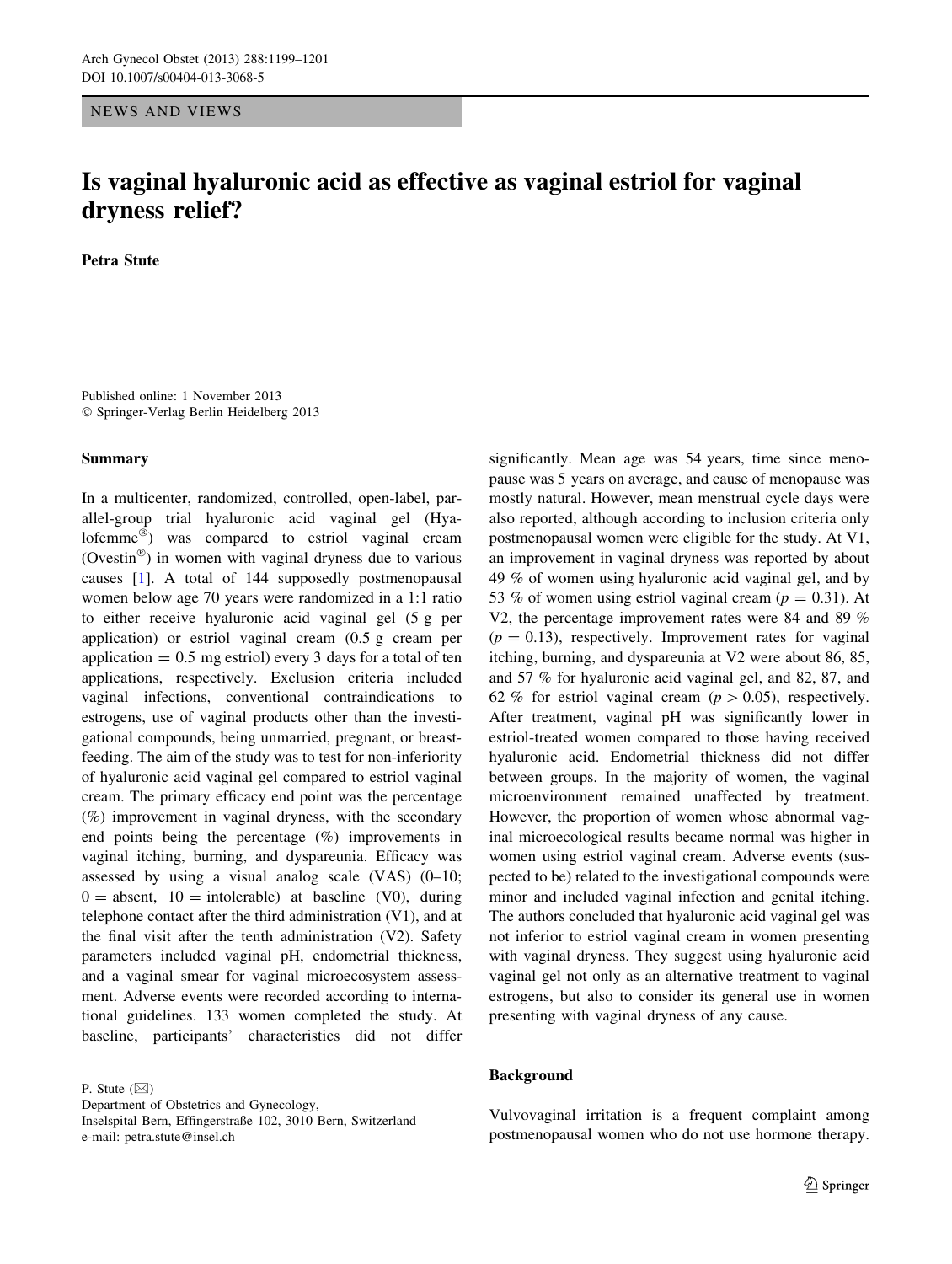Common symptoms of vaginal atrophy include dryness, itching, burning, and dyspareunia [[2\]](#page-2-0). The prevalence is up to 45 % in midlife and older women [\[3](#page-2-0)]. In healthy vagina, glycogen-derived glucose is converted into lactic acid helping to maintain an acidic vaginal pH between 3.5 and 4.5. As estrogen-dependent glycogen content is gradually lost during peri- and postmenopause, exfoliation of the vaginal epithelium is decreased and leads to reduced normal lactobacilli flora and vaginal pH changes. The increased vaginal pH and thinning of the vaginal epithelium then increase the risk of mechanical weakness of the vulvovaginal structures [[2\]](#page-2-0). However, vaginal symptoms may also be associated with the use of certain medications (e.g. antidepressants, antihistamines), medical conditions (e.g. diabetes mellitus, obesity, autoimmune disorders, allergy), and lifestyle factors (e.g. smoking, excessive use of soap, stress), respectively. Thus, also premenopausal women may be affected. The North American Menopause Society (NAMS) recently updated their recommendations for the management of symptomatic vulvovaginal atrophy (VVA) in postmenopausal women [\[4](#page-2-0)]. Nonprescription therapies such as vaginal lubricants and moisturizers are considered first-line therapies. In general (water, silicone, or oil based), lubricants may be used during sexual intercourse for reduction of friction-related irritation of atrophic tissue. Additionally, nonhormonal, long-acting vaginal moisturizing agents can decrease vaginal pH to premenopausal levels, although they do not improve the vaginal maturation index [[4\]](#page-2-0). Hyaluronic acid is a glycosaminoglycan and part of the extracellular matrix. Relative to its molecular weight, it may bind huge amounts of water making it a promising ingredient for a moisturizer. Indeed, hyaluronic acid vaginal gel has been studied in postmenopausal women previously [\[5](#page-2-0), [6\]](#page-2-0). Prescription therapies such as low-dose vaginal estrogen therapy (ET) are considered second-line therapies. Internationally, there are various approved ET products that are equally effective at the recommended doses. The recommended dose for estriol vaginal cream, for example, is 0.5 mg once daily during the first 3 weeks, followed by 0.5 mg twice weekly. For a new product to be approved for symptomatic VVA treatment, pharmaceutical companies are recommended to follow FDA guidance [[7\]](#page-2-0). Herein, VVA is defined by the following criteria: 5 % or less superficial cells on vaginal smear (maturation index), vaginal  $pH > 5.0$ , and at least one moderate or severe symptom of VVA. The primary efficacy analyses should demonstrate a statistically significant improvement versus placebo from baseline to week 12 of treatment in all three of the following parameters: (1) maturation index (decrease of parabasal vaginal cells and increase in superficial vaginal cells), (2) lowering of the vaginal pH and (3) the moderate to severe symptom identified by the subject as being most bothersome to her.

#### Comment

In the present study, the authors claim proving the noninferiority of hyaluronic acid vaginal gel compared to estriol vaginal cream in women with vaginal dryness. However, there are some flaws in the study design, thus hampering this conclusion. First, with respect to the study population, given the menstrual cycle data reported, premenopausal women of unknown number seem to have been included into the study, although per protocol only postmenopausal women were eligible. Inclusion criteria did not request a predefined lower threshold of vaginal symptom intensity. Thus, also women with minor symptom intensity were eligible. Dyspareunia is an important end point in studies investigating vaginal products. However, it is crucial to assess the prevalence and frequency of sexual activity in participants at baseline and across the study; otherwise, no conclusion regarding improvement in dyspareunia can be drawn. Furthermore, various other reasons are known to be related to vaginal symptoms that have not been assessed. Taken together, the study population was very heterogenous. Secondly, with respect to the study design, a randomized-controlled, double-blind trial would have been preferable to reduce bias. According to FDA, the primary efficacy end point should involve vaginal pH, vaginal maturation index and the most bothersome moderate to severe vaginal symptom [\[7](#page-2-0)]. In the present study, the primary efficacy end point was subjective, whereas vaginal pH was assessed as safety parameter only. Statistical analysis revealed no between-group differences for any VAS symptom score at V1 and V2, respectively. However, p values for pre-/post-treatment comparisons within each group were not provided. During follow-up at V1 and V2, the number of missing data was quite high. For example, at V2, data of only 40 % of the participants using hyaluronic acid vaginal gel and of 53 % women using estriol vaginal cream were available for statistical analysis with respect to the symptom of vaginal itching. Of course, missing data could also mean that these women did not present with the symptom at baseline, making a comparison between V0, V1, and V2 impossible. Finally, with respect to the intervention, the application modus for hyaluronic acid vaginal gel corresponded to the general recommendation. However, this is not true for estriol vaginal cream. In addition, ten applications in total are usually not sufficient to prove the efficacy for symptomatic VVA treatment, at least in postmenopausal women [\[7](#page-2-0)].

In conclusion, due to the limitations mentioned, the present study does not prove the general non-inferiority of hyaluronic acid vaginal gel in comparison to estriol vaginal cream in women with vaginal dryness. However, due to a previous placebo-controlled study and since no major side effects are to be expected with the use of hyaluronic acid